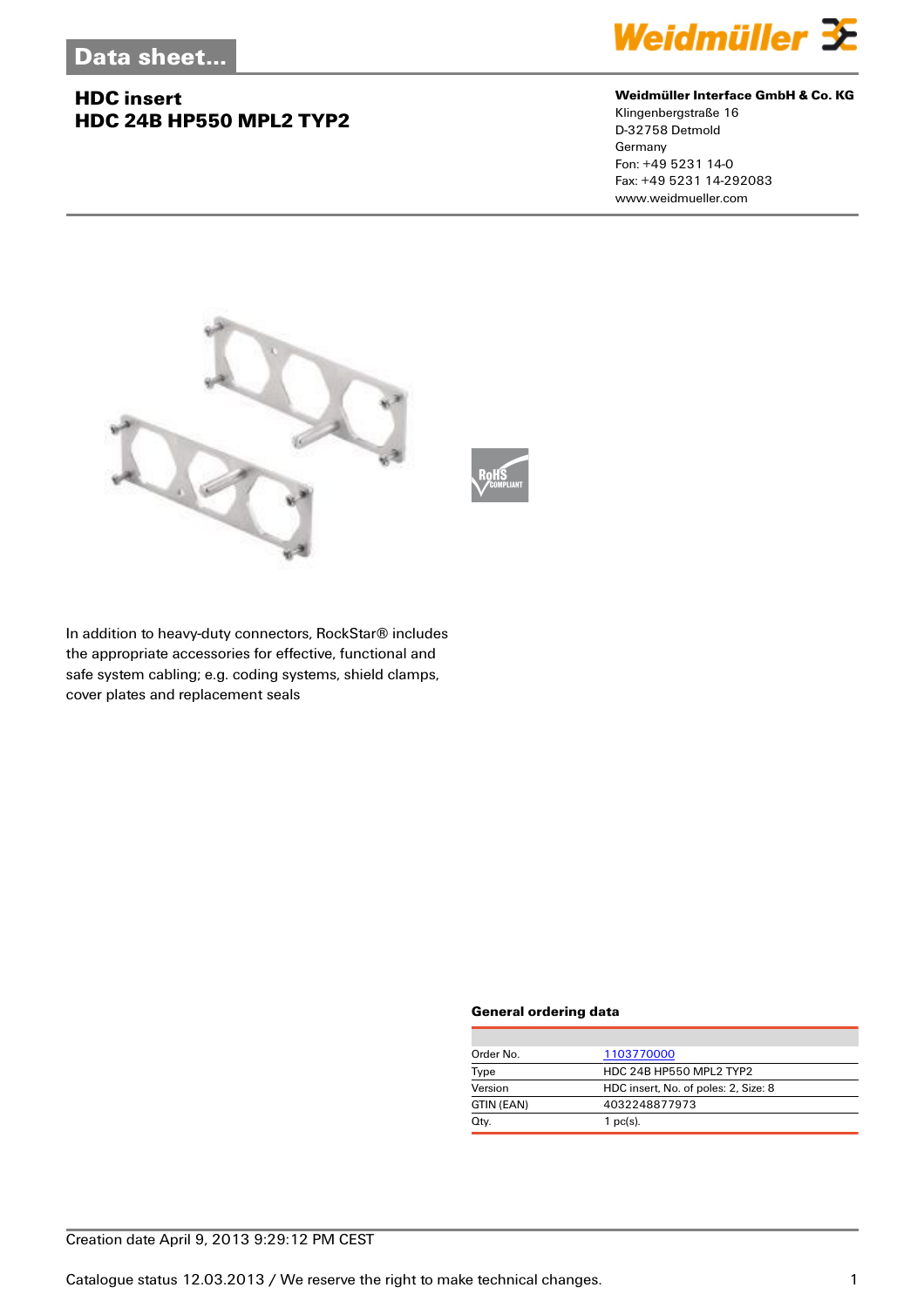## **HDC insert HDC 24B HP550 MPL2 TYP2**

# **Technical data**



### **Weidmüller Interface GmbH & Co. KG**

Klingenbergstraße 16 D-32758 Detmold Germany Fon: +49 5231 14-0 Fax: +49 5231 14-292083

| <b>Dimensions and weights</b> |                                                               |                            |                 |  |  |
|-------------------------------|---------------------------------------------------------------|----------------------------|-----------------|--|--|
|                               |                                                               |                            |                 |  |  |
| Length                        | 140 mm                                                        | Width                      | 42 mm           |  |  |
| Height                        | 46 mm                                                         | Mounting dimension - width | $32 \text{ mm}$ |  |  |
| Mounting dimension - height   | 130 mm                                                        | Net weight                 | 0 <sub>g</sub>  |  |  |
| <b>Classifications</b>        |                                                               |                            |                 |  |  |
|                               |                                                               |                            |                 |  |  |
| eClass 6.2                    | 27-26-07-02                                                   | eClass 7.1                 | 27-44-02-02     |  |  |
| <b>Product information</b>    |                                                               |                            |                 |  |  |
|                               |                                                               |                            |                 |  |  |
| Descriptive text accessories  | For further accessories, see chapter J - tools, see chapter K |                            |                 |  |  |
| <b>Approvals</b>              |                                                               |                            |                 |  |  |
|                               |                                                               |                            |                 |  |  |
| Approvals                     |                                                               |                            |                 |  |  |
| <b>ROHS</b>                   | Conform                                                       |                            |                 |  |  |